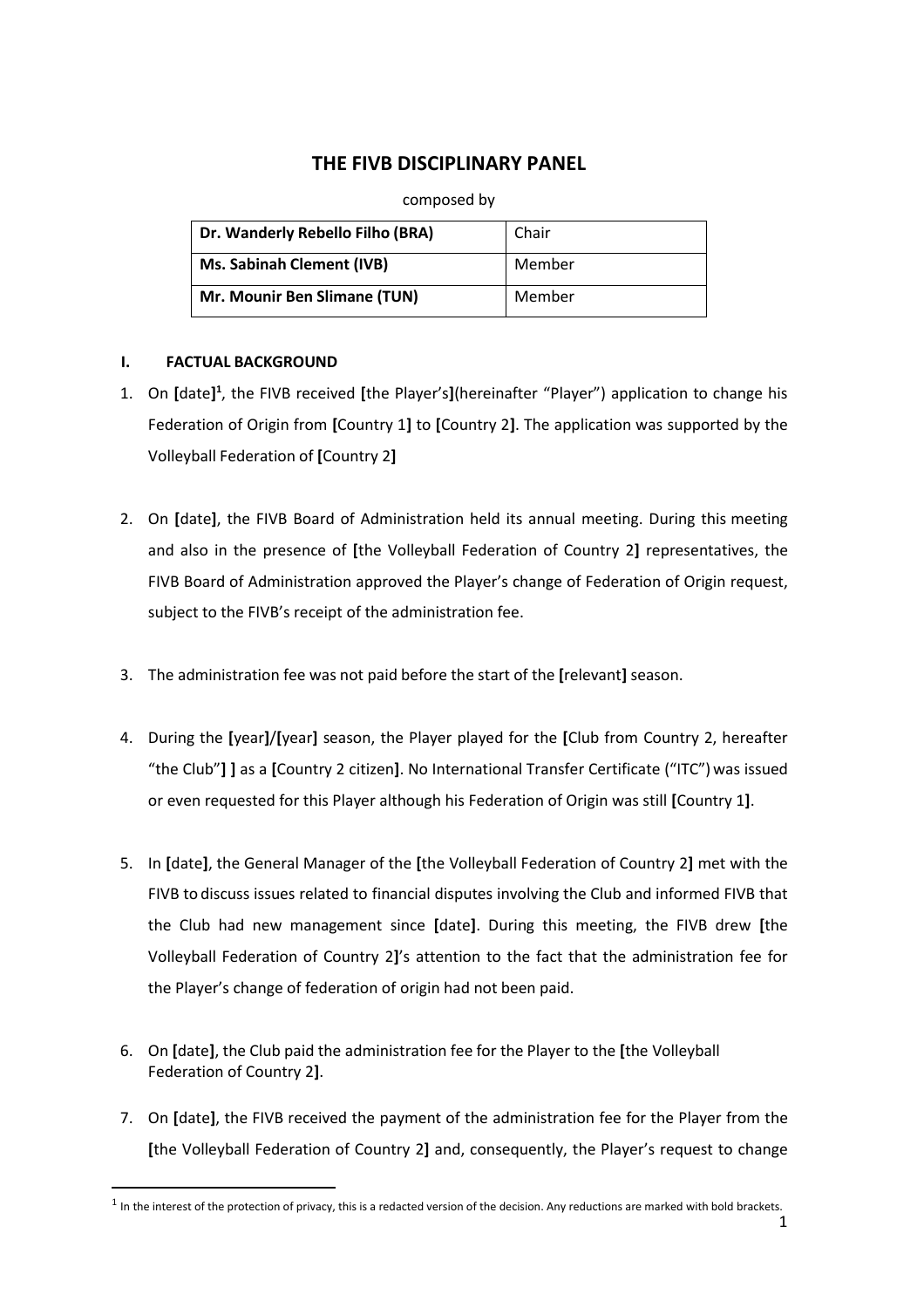his Federation of Origin from **[**Country 1**]** to **[**Country 2**]** was granted.

## **II. COMPETENCE**

8. The Panel is competent to hear this case as per Article 17.5 of the 2014 FIVB Disciplinary Regulations (hereinafter "DR"). This fact was not challenged by the Respondents.

#### **III. APPLICABLE LAW**

- 9. The Panel notes that the FIVB Constitution and Regulations apply to this case. Since FIVB has its seat in Switzerland, Swiss law may apply subsidiarily. The rules which are relevant for the resolution of this dispute are quoted in this section.
- 10. Article 44.2 of the FIVB Sports Regulations (hereinafter "SR") provides the conditions for a change of a Federation of Origin as follows:

*"A change of Federation of Origin (hereinafter "the Change) may be approved only if the following conditions are cumulatively met:*

*44.2.1 The player has established residence in the country of his new Federation of Origin (hereinafter "the new Federation") for a minimum of two (2) continuous years.*

*44.2.2 The player has obtained the citizenship of the country of the new Federation.*

*44.2.3 The player's Federation of Origin agrees to the Change.*

*44.2.4 The new Federation agrees to the Change.*

*44.2.5 The applicable administration fee for the Change has been paid to the FIVB (see Article 44.3.2 below)." (emphasis added)*

11. Article 1.5.3 of the FIVB Financial Regulations (hereinafter "FR") deals with the administration fees for the change of a Federation of Origin and provides the following relevant to the present case:

> *"1.5.3.1 A change of the Federation of Origin is subject to the conditions set out in the FIVB Sports Regulations, including the payment of an administration fee as follows:*

> *1.5.3.2 The FIVB must receive, from either the new National Federation or from the player, an administration fee of CHF 15,000 for a change of the Federation of Origin application..." (emphasis added)*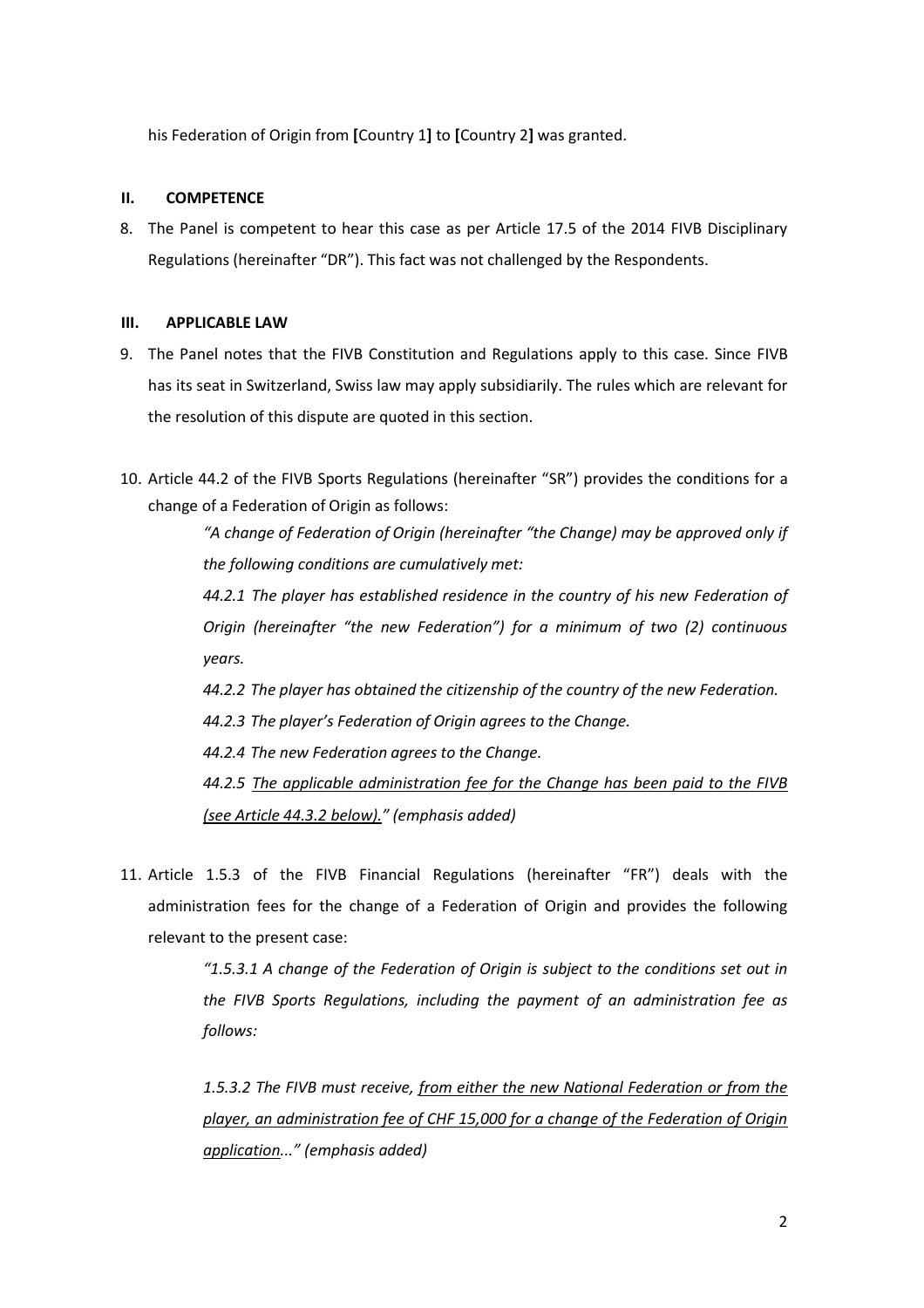12. Articles 45.7.2 and 45.7.3 SR provide the following regarding the lack of an ITC and the consequences of a violation of the transfer regulations:

*"45.7.2 Lack of ITC*

*A player who plays outside his Federation of Origin without a valid ITC shall be suspended for a period of up to one year.*

*Control Committees of Volleyball tournaments, including Continental competitions, shall carefully examine the transfer certificates of foreign players on a club team and notify the FIVB in case of violation or unclear situation.*

#### *45.7.3 Further consequences in cases of violation*

*Sanctions may also be applied to those NFs and clubs which have violated the established transfer procedure, or have not fulfilled the conditions agreed upon in the ITC.*

*(see also Article 1.4.4 of the FIVB Financial Regulations and Article 14 of the FIVB Disciplinary Regulations)."*

13. Article 1.4.4 of the FR provides the following:

*"Article 1.4.4 Sanction for Registering Foreign Players Without an International Transfer Certificate*

*A National Federation registering foreign players of its clubs without having duly completed the ITC procedure will be sanctioned according to the FIVB Sports Regulations and Disciplinary Regulations."*

14. Article 14.4 of the FIVB Disciplinary Regulations (hereinafter "DR") deals with the unauthorized registration of foreign players and states the following:

*"Unauthorized registration or lineup of foreign players*

*14.4.1 NFs that permit their leagues and/or clubs to register or line up players of a different Federation of Origin without the official authorization established by the FIVB Sports Regulations for the transfer of players between NFs, shall be fined up to CHF 30,000 for each player illegally registered or lined up.*

*14.4.2 The player in question shall be suspended for up to one (1) year. The club in question shall be sanctioned for a major offence; sanctions may include forfeiture of the match(es) played with the illegally registered or lined up player. The league in question shall be fined up to CHF 5,000 for each player illegally registered or lined*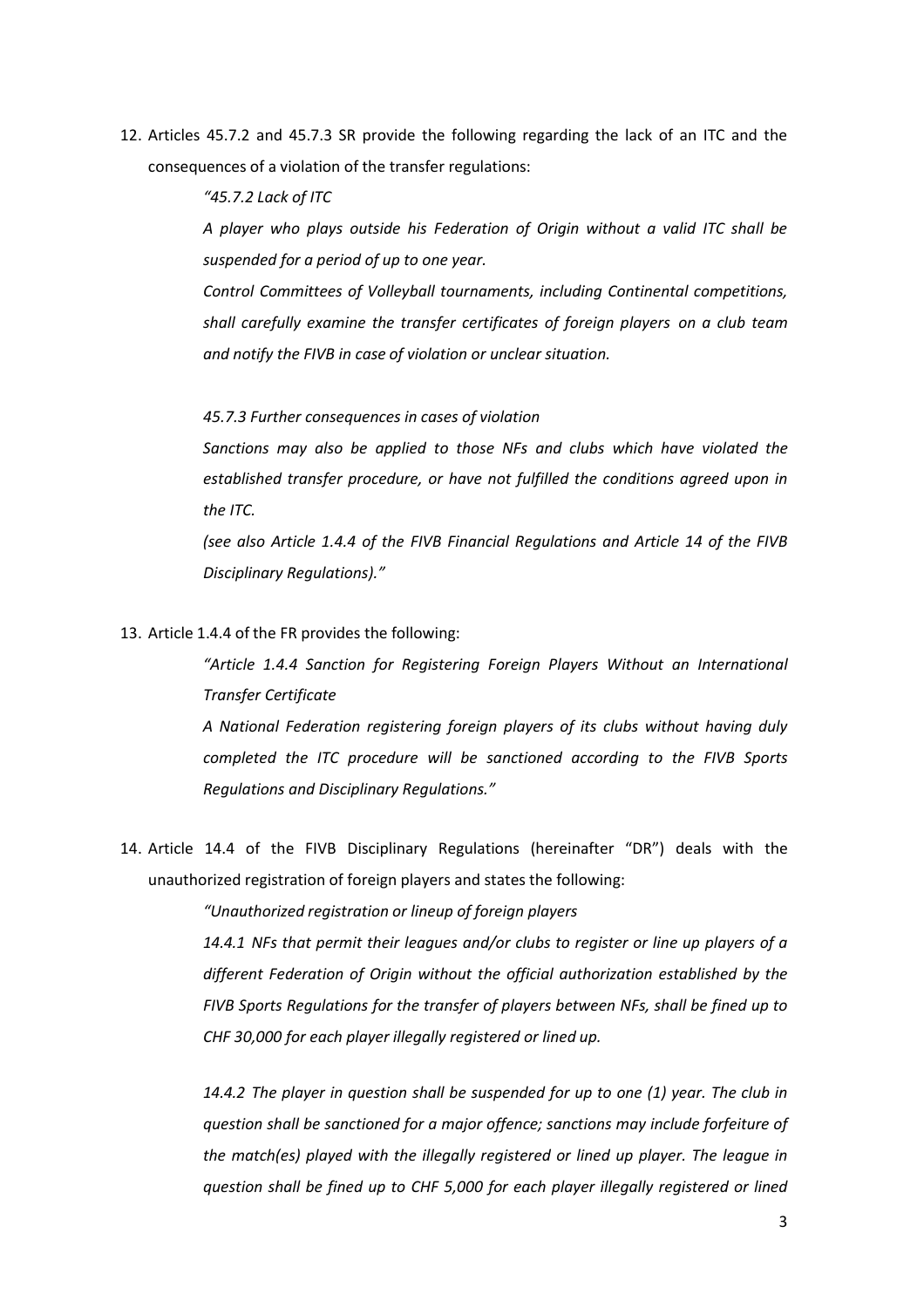- *up."*
- 15. Article 7.2 DR provides the following for sanctions of a major offense:
	- *"The following sanctions may be imposed for a major offense;*
	- *a) Monetary fine of more than CHF 10,000*
	- *b) Repeal of a right (for example a suspension, i.e. prohibition from participation, for a given period of time, in any official activity within the sphere of the FIVB) up to six (6) months;*
	- *c) Disqualification;*
	- *d) Forfeit of match(es);*
	- *e) Deduction of point(s);*
	- *f) A combination of the above sanctions."*

### **IV. PROCEDURE**

- 16. By letter dated **[**date**]**, the FIVB Disciplinary Panel informed the Player, the Club, and the **[**the Volleyball Federation of Country 2**]** (hereinafter collectively the "Respondents") that disciplinary proceedings were opened against them and that the FIVB Disciplinary Panel would adjudicate this case. The FIVB Disciplinary Panel provided the Respondents with the opportunity to submit their position in writing by no later than **[**date**]**.
- 17. On **[**date**]**, the Respondents submitted their position in a joint letter, through**[**the Volleyball Federation of Country 2**]**, whereby they "recognize[d] the violation" and explained the circumstances behind thenon-payment of the fee. The Club claimed that its non-payment to the **[**Volleyball Federation of Country 2**]** was due to the fact that its former director had improperly fulfilled his duties. Upon discovery of the issue after a discussion with the FIVB in **[**date**]**, the Club immediately rendered payment to the **[**Volleyball Federation of Country 2**]**, who then transferred the payment to the FIVB on **[**date**]**. The Respondents requested a warning as a sanction.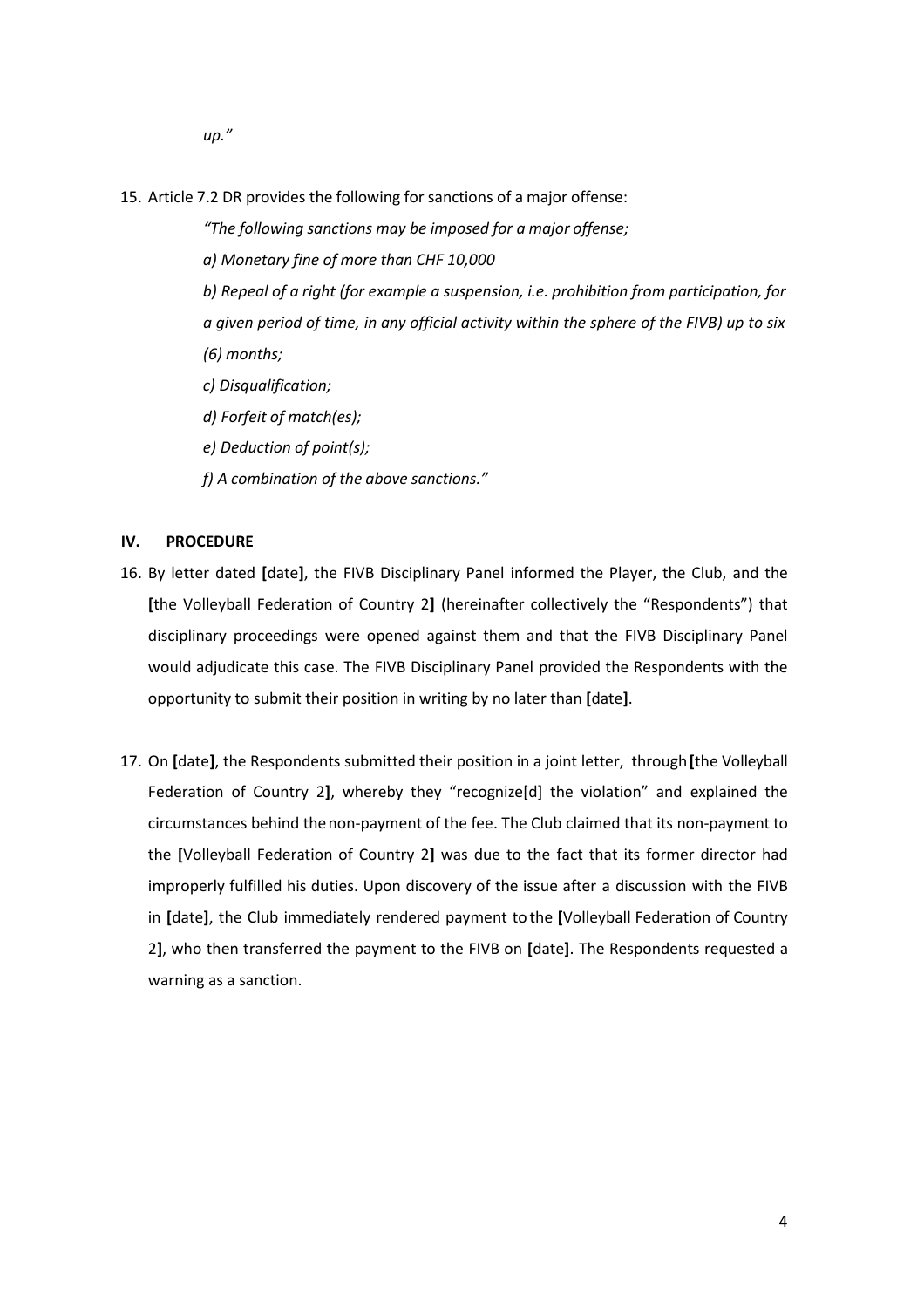#### **V. LEGAL CONSIDERATIONS**

#### (a) **Violation: Illegal Transfer of the Player**

- 18. The FIVB Disciplinary Panel notes that the Respondents have all recognized their violation because the FIVB administration fee was not paid in order to finalise the Player's change of Federation of Origin from **[**Country 1**]** to **[**Country 2**]**. The Respondents did not challenge the fact that the Player played as a **[**player from Country 2**]** before his change of Federation of Origin request was finalised nor that the Player did not have a valid ITC for the **[**relevant**]** season.
- 19. The FIVB Disciplinary Panel notes that both Article 44.2 SR and Article 1.5.3 FR require the payment of the administration fee as a condition to a change of Federation of Origin being approved by FIVB. The FIVB Disciplinary Panel highlights the fact that without a change of the Federation of Origin, the Player was required to have an ITC under the FIVB Sports Regulations because he was still considered a **[**Country 2**]** player for the purposes of an international transfer.
- 20. Articles 45.7.2 and 45.7.3 SR, Article 1.4.4 FR and Article 14.4.1 DR provide for sanctions if a player is fielded without a valid ITC.
- 21. The FIVB Disciplinary Panel finds that the Respondents are all liable for the violation. The Club and the **[**Volleyball Federation of Country 2**]** are both liable because they both had a responsibility to ensure that the Club did not field a player who had not finalized his change of Federation of Origin and who did not have a valid ITC. Both the Club and the **[**Volleyball Federation of Country 2] had access to the Volleyball Information System (hereinafter "VIS") and could have checked the Player's status before allowing him to play.
- 22. Additionally, Article 1.5.3.2 of the FR states that either the Player or the **[**Volleyball Federation of Country 2**]** are responsible for paying the administration fee for a change of Federation of Origin. Consequently, both the Player and the **[**Volleyball Federation of Country 2**]**are liable for their respective failure to pay the administration fee. Moreover, it is clear from how the payment was subsequently rendered by the **[**Volleyball Federation of Country 2**]** on **[**date**]** after it had received payment from the Club on **[**date**]**that the **[**Volleyball Federation of Country 2**]** first had to receive the corresponding amount from the Club before it would pay the administration fee to the FIVB.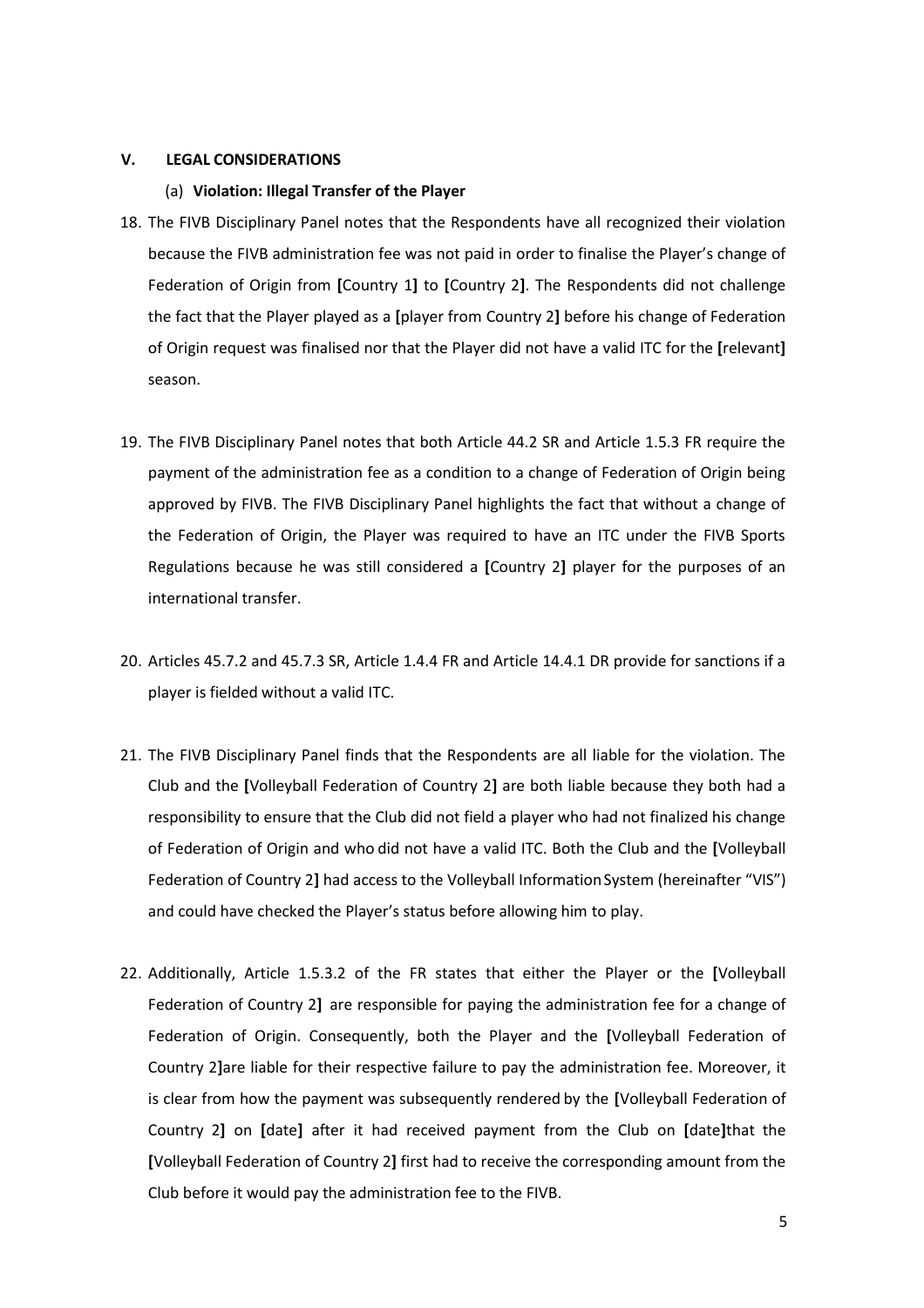23. Based on the above, the Respondents are all liable for the violations of Articles 44.2, 45.7.2, and 45.7.3 SR, Articles 1.5.3 and 1.4.4 FR and Article 14.4 DR due to the Player's improper transfer.

#### **(b) Sanctions**

24. When determining the applicable sanctions, the FIVB Disciplinary Panel must look at the sanction provide in the applicable regulations as well as in Article 7 DR.

#### **(1) [**Volleyball Federation of Country 2**]**

25. Article 14.4 DR provides that a National Federation can be fined up to CHF 30,000 for each player illegally registered and lined up. The FIVB Disciplinary Panel recognizes that the **[**Volleyball Federation of Country 2**]**'s violation occurred due to an administrative error, caused primarily by the lack of diligence by the Club's then management; however, the **[**Volleyball Federation of Country 2**]** is responsible for the registration of athletes with its clubs and especially for athletes who – exceptionally – change their Federation of Origin from one country into **[**Country 2**]**. In addition, the DR have been intentionally designed to punish transfer violations severely in order to protect the status of athletes and the integrity of the competitions. Therefore, the **[**Volleyball Federation of Country 2**]** shall be sanctioned with a monetary fine of CHF 10,000 for its violation.

#### **(2) Club**

26. Article 14.4 DR provides that a violation for illegally registering and lining up a player must be treated as a major offense. Under Article 7.2 DR, a major offense requires, amongst other sanctions, a monetary fine of more than CHF 10,000. The FIVB Disciplinary Panel likewise recognizes that the Club's violation occurred due to an administrative error in paying the administration fee for the Player's change of Federation of Origin. Regardless of the change in its management, the Club is liable for the actions and omissions of its representatives, particularly considering the long period (entire **[**relevant**]** season) during which the violation persisted. On the other hand, it is noteworthy that the new management, upon being informed by the FIVB (through the **[**Volleyball Federation of Country 2**]**) that the matter was still pending, remitted the necessary amount to the **[**Volleyball Federation of Country 2**]** within a few days. The FIVB Disciplinary Panel finds that this violation warrants the minimum sanction allowable under the DR, for the additional reason that all substantive documentation had been properly filed by the Club,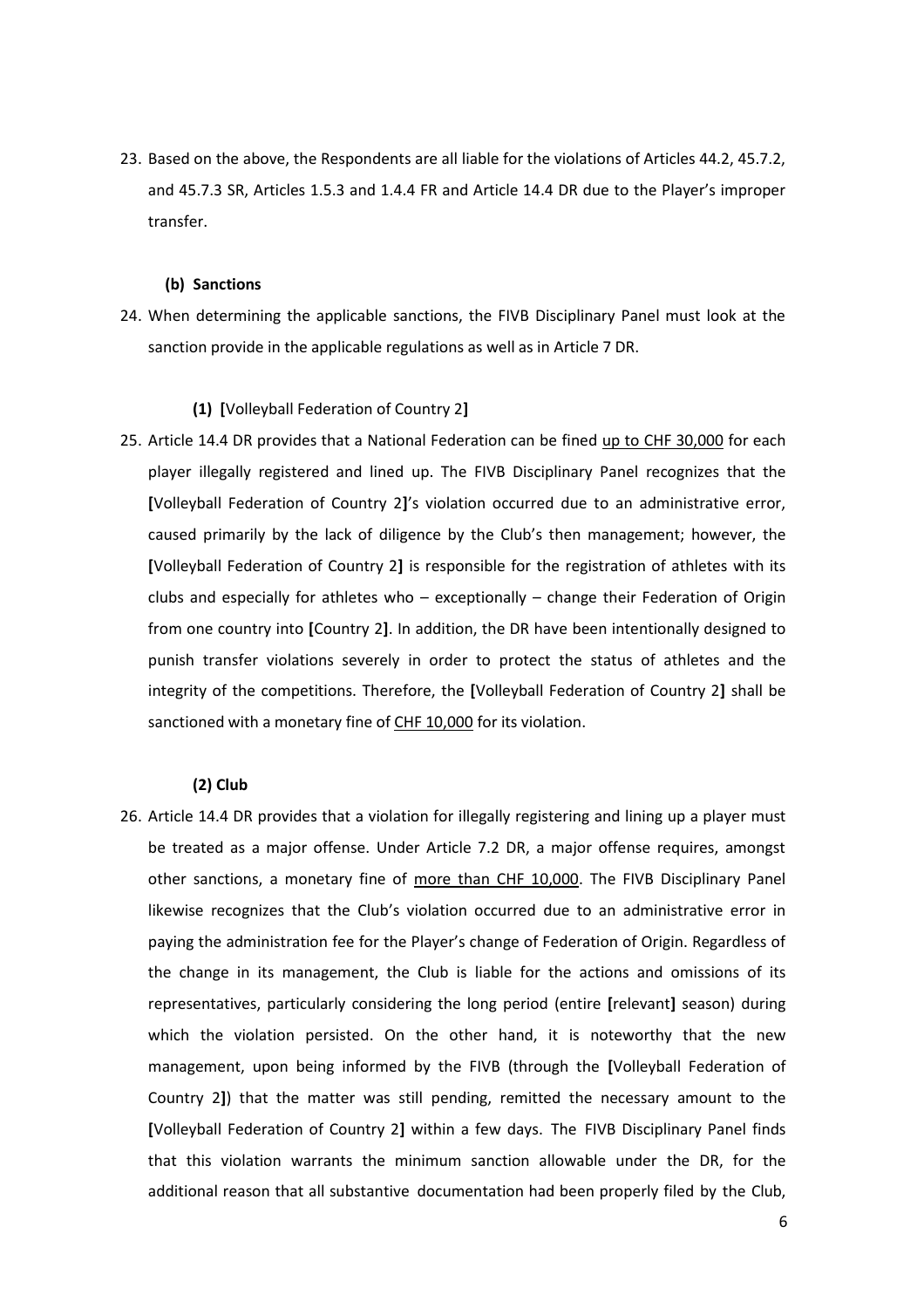and the Player had been approved by the FIVB; however, the DR have

been intentionally designed to punish transfer violations severely, as stated above, and the FIVB Disciplinary Panel is bound by Article 7.2 DR. Therefore, the Club shall be sanctioned with a monetary fine of CHF 10,001 for its violation.

#### **(3) Player**

27. Article 14.4 DR provides that the Player shall be suspended for up to one year based on the fact that he was registered illegally with a **[**Country 2**]** club and played without the necessary ITC. The FIVB Disciplinary Panel recognizes that the Player's violation occurred due to the Club's administrative error in paying the fee for his change of Federation of Origin, and the fact that the Player might have understood that his Federation of Origin request had been approved because his documentation was complete. Although there is no evidence on record that the Player was informed about the remaining condition of the fee payment, he could have easily accessed the VIS and found out that he was still registered as a **[**Country 1**]** player during the entire **[**relevant**]** season. The FIVB Disciplinary Panel finds that this error does not warrant the maximum allowable sanction under the DR but, rather, justifies a significantly lower sanction. It is important to reiterate that the DR have been intentionally designed to punish transfer violations severely and appear to require a suspension of the Player involved, who benefited without doubt from the fact that he could play as **[**Country 2**]** for the Club. Therefore, the Player shall be sanctioned with a suspension of fifteen (15) calendar days, starting from the date of this decision, for his violation.

\* \* \*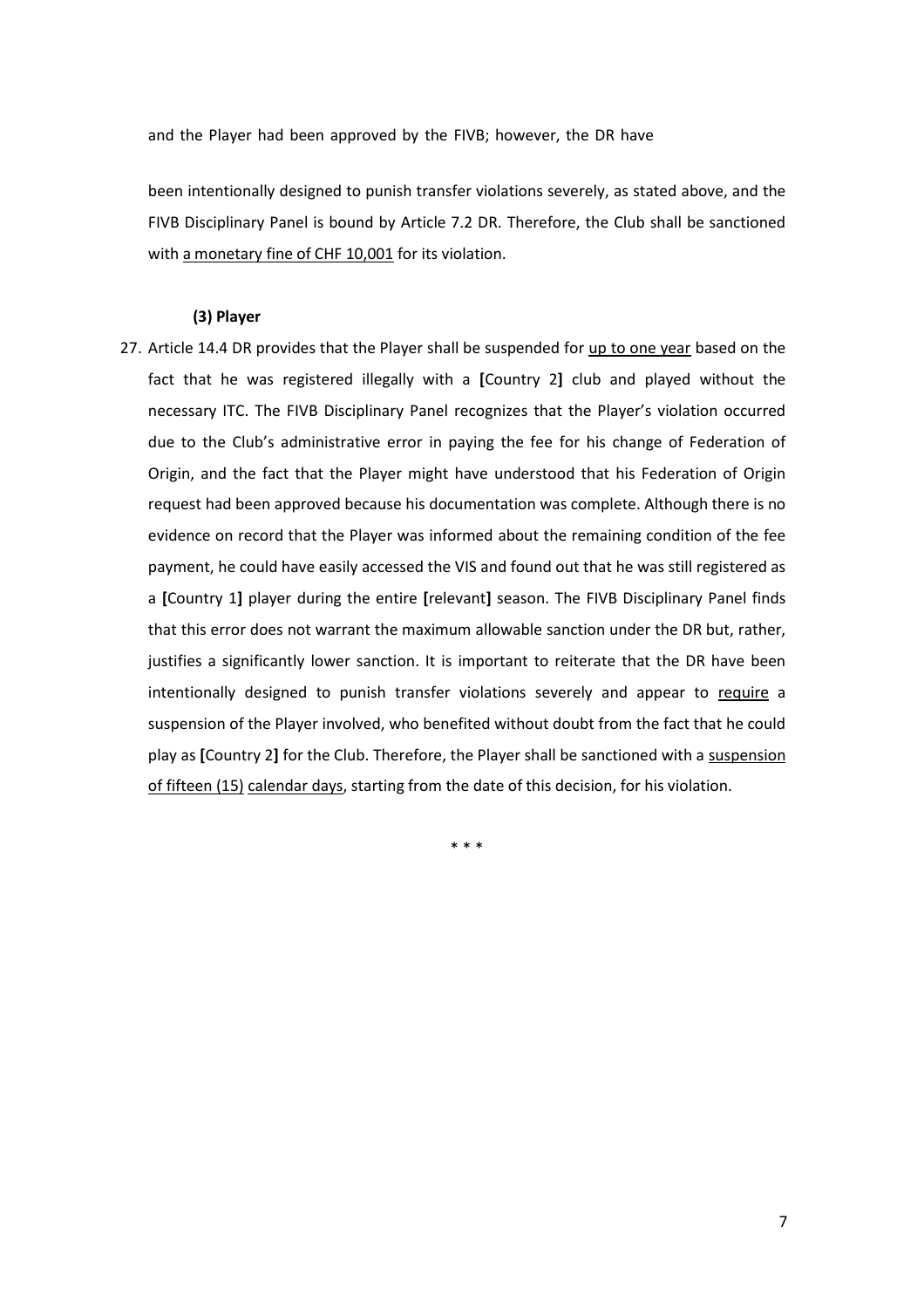## **Taking all the above into consideration**

# **THE FIVB DISCIPLINARY PANEL Concludes and Decides**

- 1. A monetary fine of CHF 10,000 is imposed on the Volleyball Federation of **[**Country 2**]**.
- 2. A monetary fine of CHF 10,001 is imposed on the **[**Club**]**.
- 3. A suspension of fifteen (15) calendar days is imposed on **[**Player**]**.

Lausanne, **[**date**]**

## **For the FIVB DISCIPLINARY PANEL**

Dr. Wanderly Rebello Filho

Chair